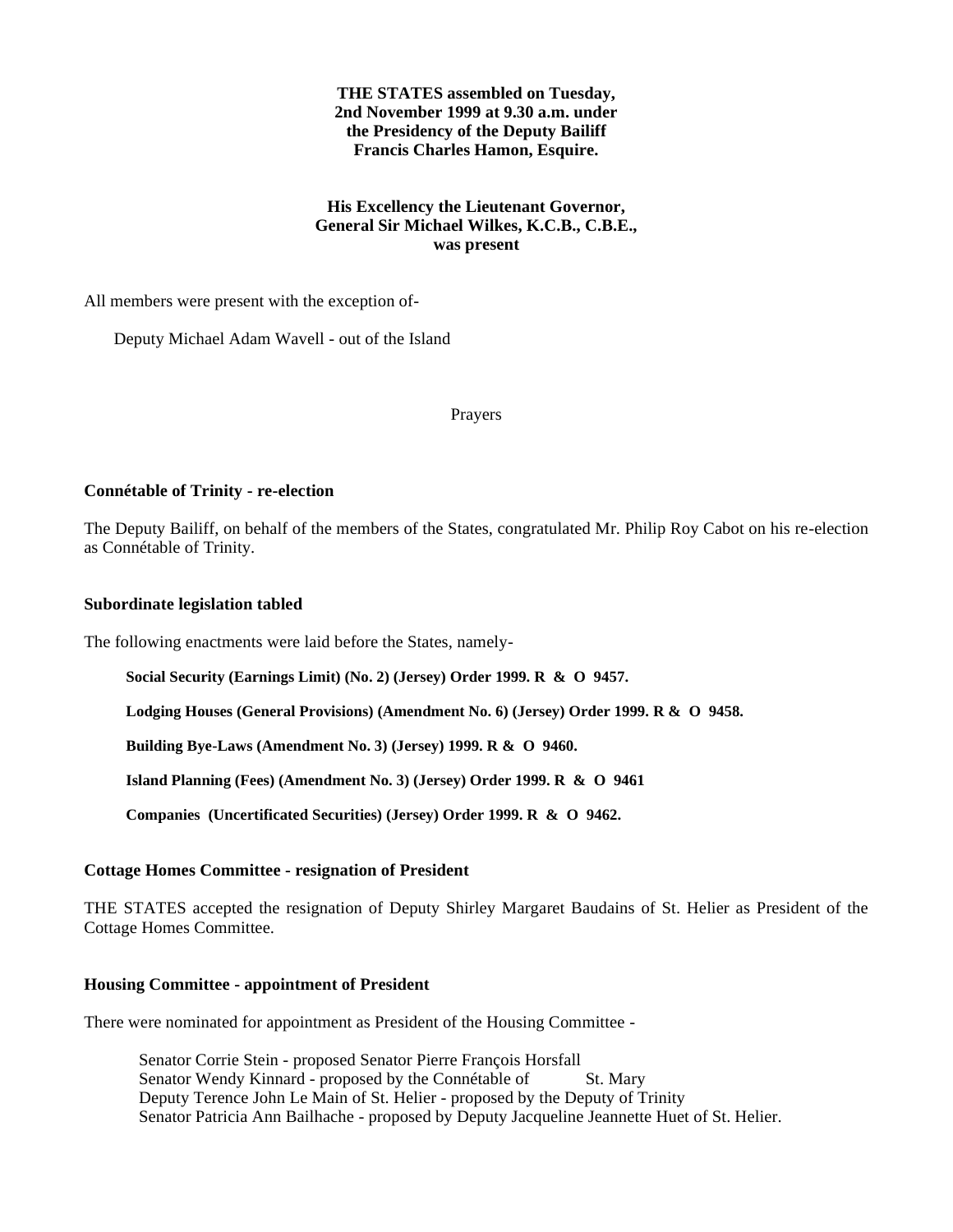THE STATES having proceeded to a secret ballot, the Deputy Bailiff declared the following results -

| 14 votes |
|----------|
| 14 votes |
| 13 votes |
| 10 votes |
|          |

Senator Corrie Stein then withdrew from the election.

THE STATES having proceeded to a second secret ballot, the Deputy Bailiff declared the following results -

| Deputy Terence John Le Main    | $\overline{\phantom{a}}$ | 20 votes |
|--------------------------------|--------------------------|----------|
| Senator Patricia Ann Bailhache | $\overline{\phantom{a}}$ | 17 votes |
| Senator Wendy Kinnard          | $\overline{\phantom{0}}$ | 14 votes |

Senator Wendy Kinnard then withdrew from the election.

THE STATES having proceeded to a third secret ballot, the Deputy Bailiff declared the following results -

| Deputy Terence John Le Main    | $\overline{\phantom{0}}$ | 26 votes |
|--------------------------------|--------------------------|----------|
| Senator Patricia Ann Bailhache | -                        | 24 votes |

There was one spoilt paper.

The Deputy Bailiff accordingly declared that Deputy Terence John Le Main of St. Helier had been elected President of the Housing Committee.

## **Housing Committee - appointment of members**

Deputy Terence John Le Main, President of the Housing Committee, nominated for appointment as members of the Housing Committee -

Connétable of Trinity Deputy Michael Adam Wavell of St. Saviour Deputy Harry Hallewell Baudains of St. Clement Deputy Henry George Coutanche of St. Lawrence Deputy Graeme Ernest Rabet of St. Helier Deputy Gerard Clifford Baudains of St. Clement

Senator Wendy Kinnard was proposed by Senator Stuart Syvret.

Senator Patricia Ann Bailhache was proposed by Deputy Jacqueline Jeannette Huet of St. Helier but subsequently withdrew.

THE STATES having proceeded to a secret ballot, the Deputy Bailiff declared the following results -

| <b>Deputy Graeme Ernest Rabet</b>       | 41 votes |
|-----------------------------------------|----------|
| Deputy Harry Hallewell Baudains         | 38 votes |
| Deputy Henry George Coutanche           | 36 votes |
| Deputy Gerard Clifford Lemmens Baudains | 34 votes |
| Connétable of Trinity                   | 33 votes |
| Deputy Michael Adam Wavell              | 32 votes |
| Senator Wendy Kinnard                   | 27 votes |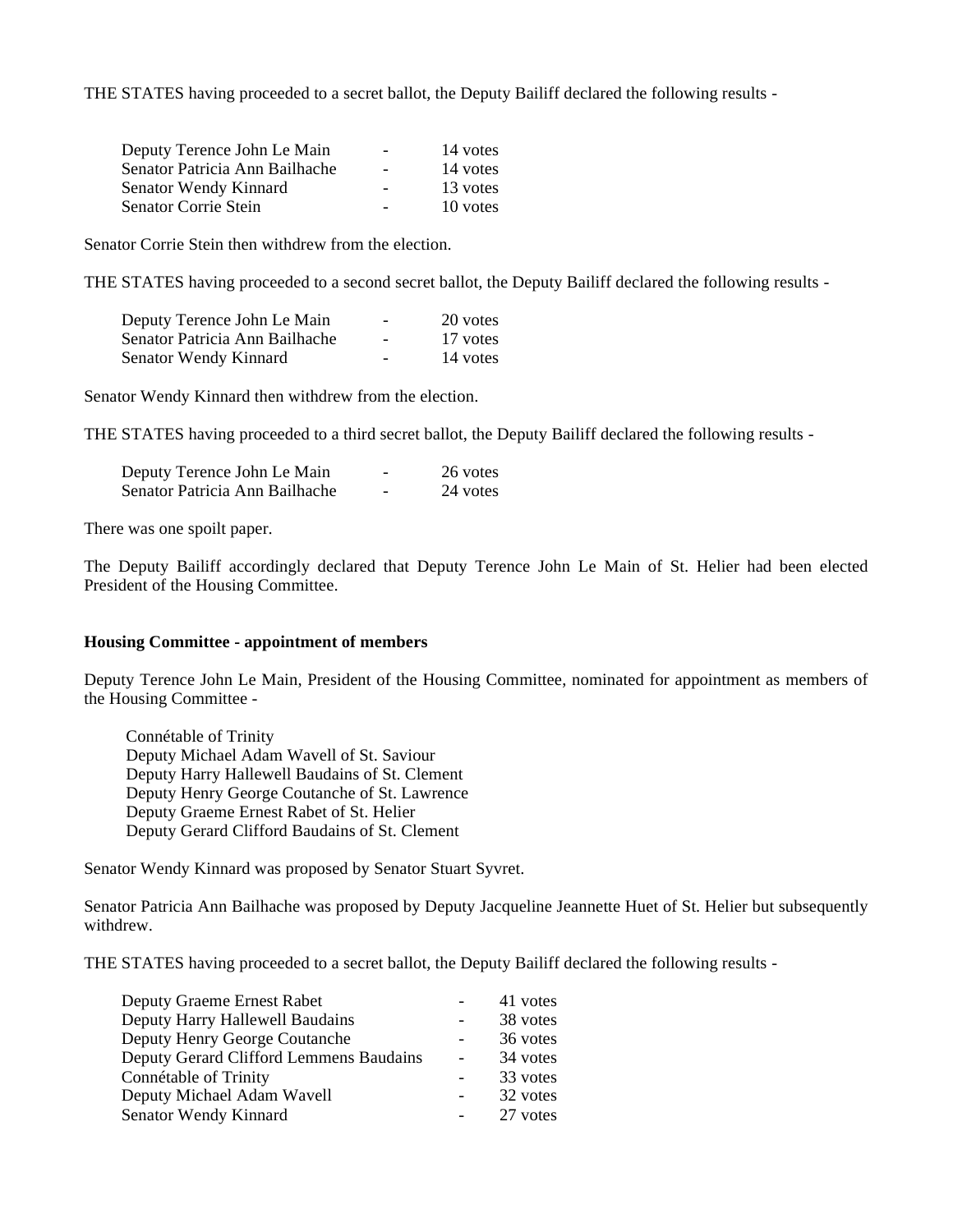The Deputy Bailiff accordingly declared that the following had been elected members of the Housing Committee -

Connétable of Trinity Deputy Michael Adam Wavell of St. Saviour Deputy Harry Hallewell of St. Clement Deputy Henry George Coutanche of St. Lawrence Deputy Graeme Ernest Rabet of St. Helier Deputy Gerard Clifford Lemmens Baudains of St. Clement

#### **Cottage Homes Committee - appointment of President and members**

THE STATES appointed Deputy Terence John Le Main of St. Helier as President of the Cottage Homes Committee and appointed the following as members of the Committee -

Connétable of Trinity Deputy Michael Adam Wavell of St. Saviour Deputy Harry Hallewell of St. Clement Deputy Henry George Coutanche of St. Lawrence Deputy Graeme Ernest Rabet of St. Helier

### **Employment and Social Security Committee - resignation of member**

THE STATES noted the resignation of Deputy Terence John Le Main of St. Helier from the Employment and Social Security Committee.

### **Matters presented**

The following matters were presented to the States-

**International Conventions and Agreements: progress report for the period 1st April 1999 to 30th September 1999 - R.C.40/99.**

Presented by the Policy and Resources Committee.

**Cupressus Leylandii Trees (P.123/99): report - P.123/99 Rpt.** Presented by the Planning and Environment Committee*.*

**Draft Road Traffic (No. 51) (Jersey) Regulations 199 (P.127/99): amendments (P.173/99) - report - P.173/99 Rpt.**

Presented by the Defence Committee.

**Establishment of a Home Affairs Committee (P.174/99): comments - P.174/99 Com.** Presented by the Establishment Committee.

THE STATES ordered that the said reports be printed and distributed.

### **Matters lodged**

The following matters were lodged "au Greffe" -

**Supply of bottled water - P.177/99.** Lodged: 2nd November 1999. Presented by the Deputy of St. John and referred to the Health and Social Services Committee.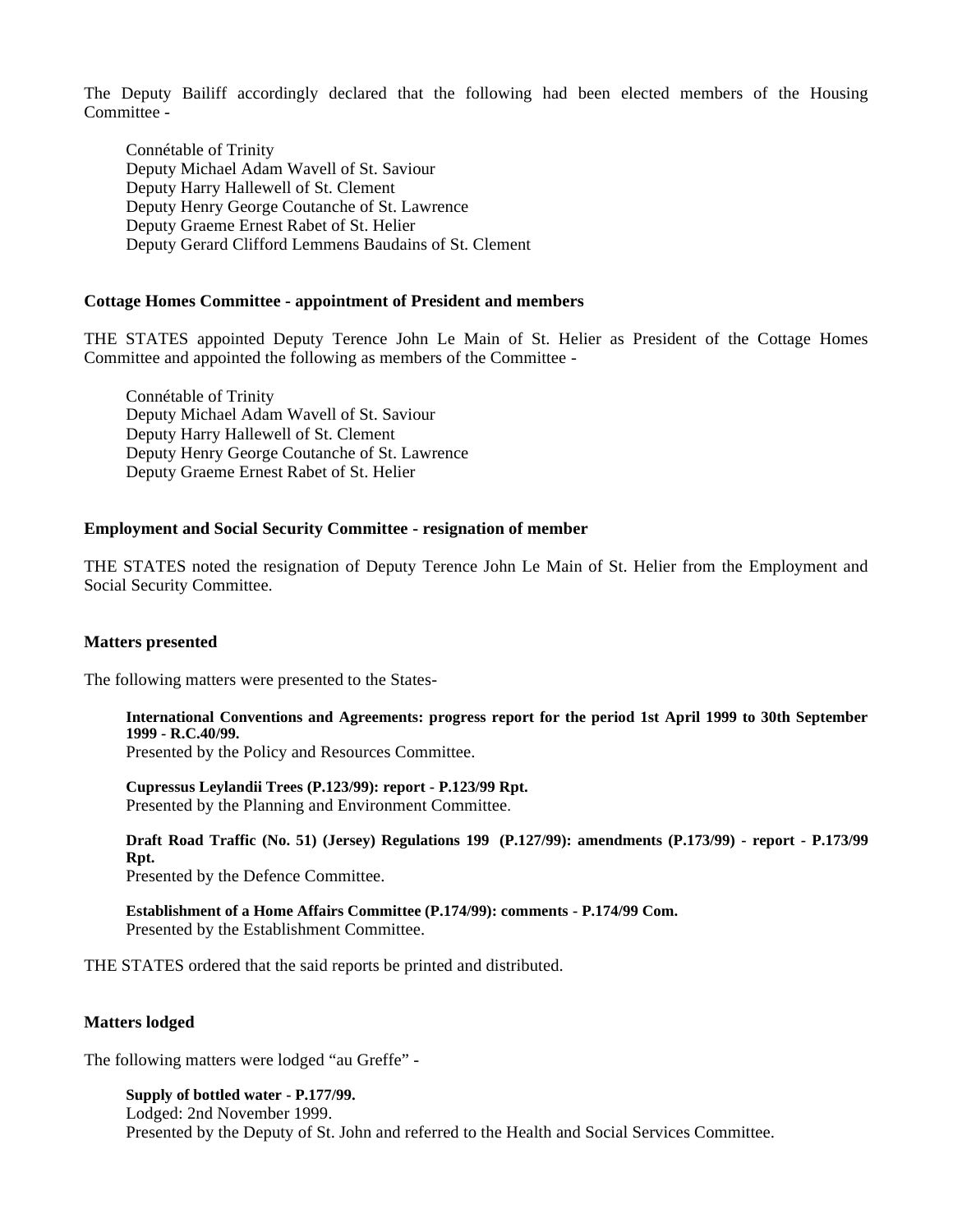# **Population policy (P.175/99): amendments - P.178/99.**

Lodged: 2nd November 1999. Presented by Deputy J.T. Johns of St. Helier.

# **Draft Amendment (No. 19) of the Standing Orders of the States of Jersey - P.179/99.** Presented by the House Committee.

## **Television Licence Fee: rebate for senior citizens - P.180/99.**

Presented by Senator R.J. Shenton and referred to the Committee for Postal Administration.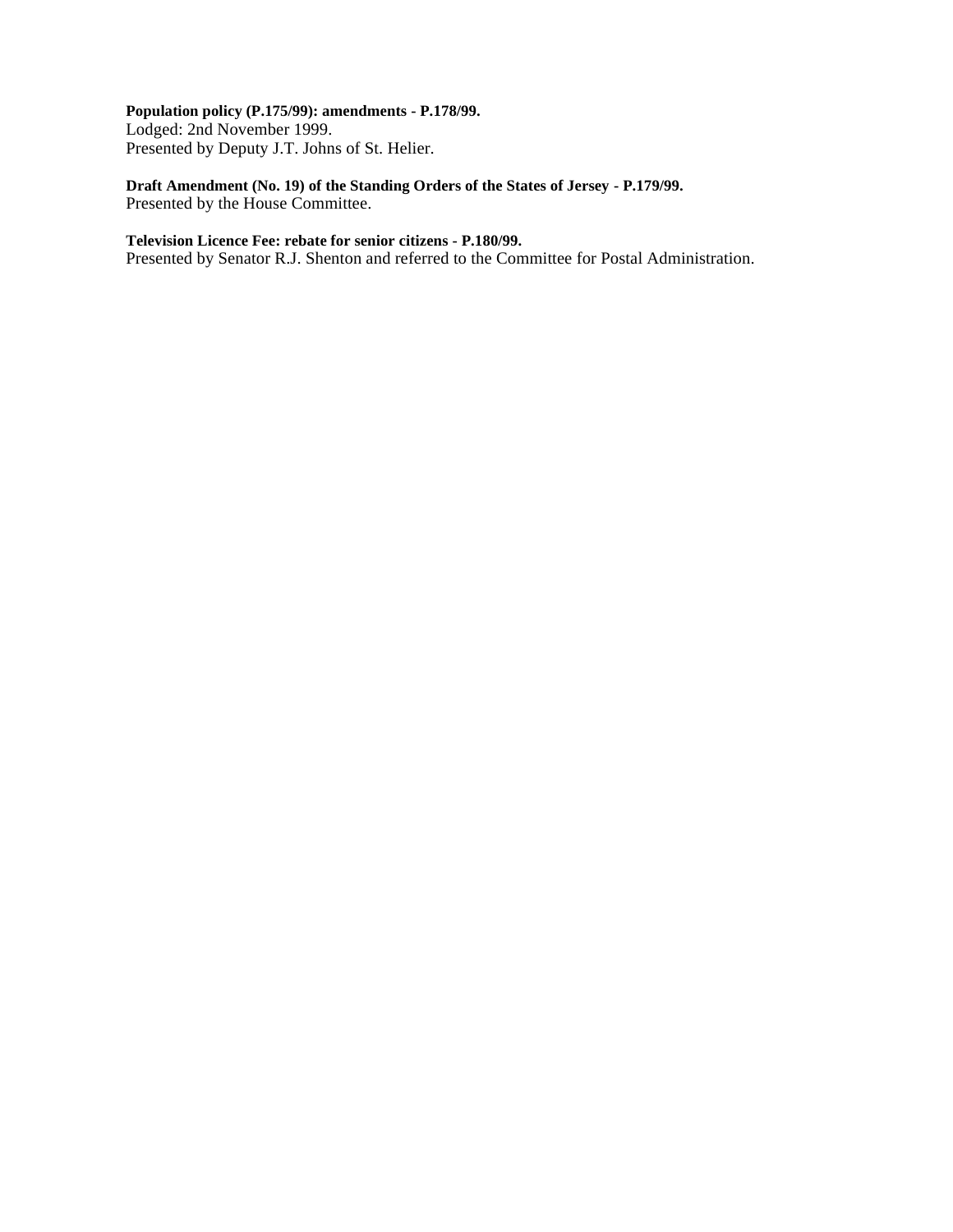## **Arrangement of public business for the next meeting on 9th November 1999**

THE STATES confirmed that, in addition to the list of public business agreed on 26th October 1999, the following matter lodged "au Greffe" would be considered at the next meeting on 9th November 1999 -

Draft Invalid Care Allowance (Jersey) Regulations 199 - P.172/99. Lodged: 26th October 1999. *Employment and Social Security Committee.*

## **States Legislation Programme 1999: Electronic Commerce Law - P.154/99**

THE STATES, adopting a proposition of the Policy and Resources Committee, agreed that the drafting of the Electronic Commerce (Jersey) Law should be included in the States Legislation Programme for 1999.

# **Shops (Sunday Trading) (Amendment No. 3) (Jersey) Law 199 - P.106/99, P.106/99 Rpt.**

THE STATES, subject to the sanction of Her Most Excellent Majesty in Council, adopted a Law entitled the Shops (Sunday Trading) (Amendment No. 3) (Jersey) Law 199 .

Senator Frank Harrison Walker declared an interest in the subject matter of the proposition and withdrew from the Chamber prior to the consideration of the matter.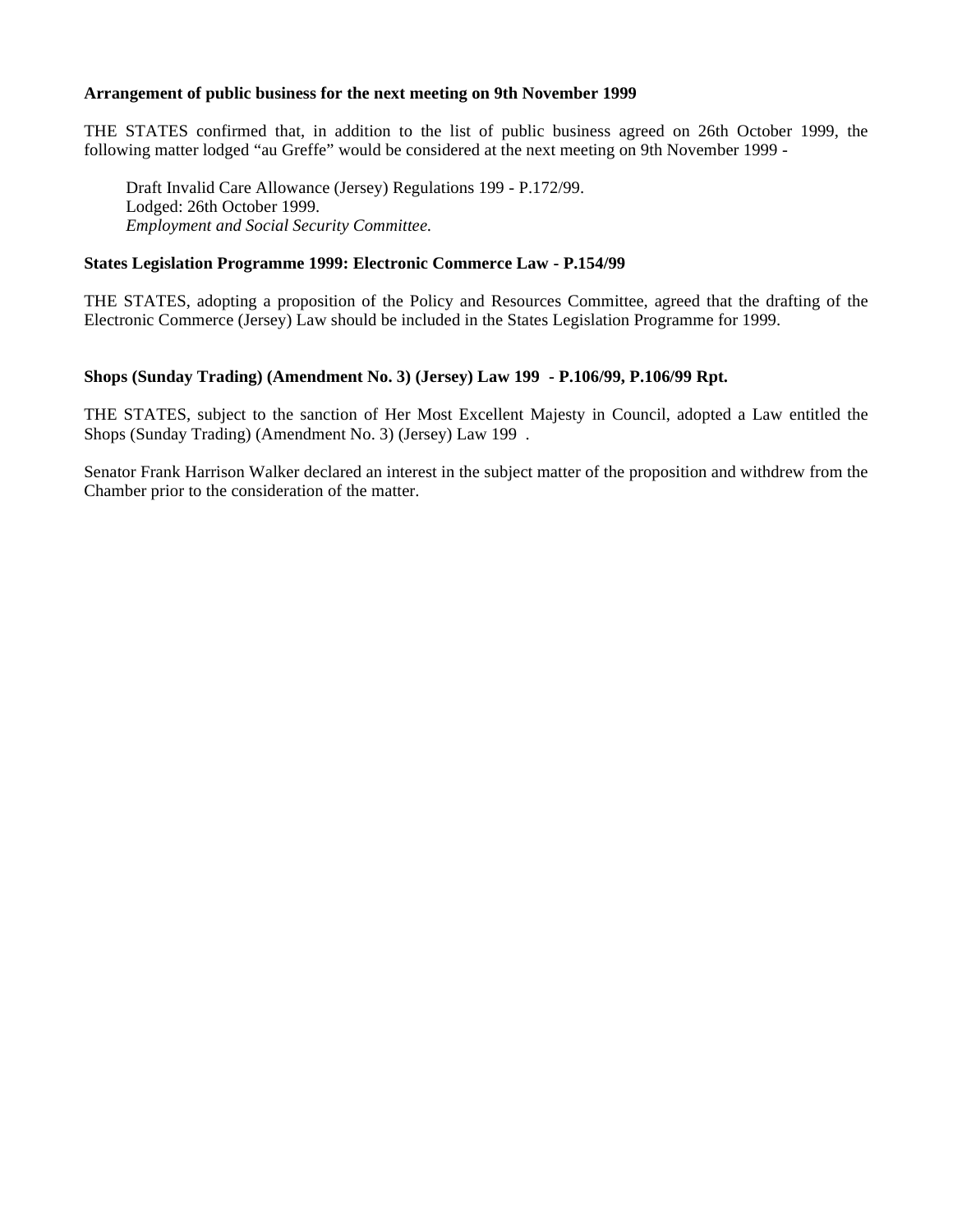## **Fish Health (Jersey) Regulations 199 - P.138/99**

THE STATES, in exercise of the powers conferred on them by Article 2 of the European Communities Legislation (Implementation) (Jersey) Law 1996, made Regulations entitled theFish Health (Jersey) Regulations 1999.

## **Loi (199 ) (Amendement No. 13) sur l'Etat Civil - P.136/99**

THE STATES, subject to the sanction of Her Most Excellent Majesty in Council, adopted a Law entitled the Loi (199 ) (Amendement No. 13) sur l'Etat Civil**.**

## **Planning for Homes: rezoning of land for social rented and first-time buyer housing - P.150/99**

THE STATES commenced consideration of a proposition of the Planning and Environment Committee on the rezoning of land for social rented and first-time buyer housing. After discussion Deputy Paul Vincent Francis Le Claire of St. Helier proposed that the States move on to the next item on the order paper which proposition was rejected.

Sub-paragraph (i) of paragraph (a) was adopted.

Members present voted as follows -

**"Pour" (45)**

## **Senators**

Shenton, Horsfall, Rothwell, Le Maistre, Stein, Quérée, Bailhache, Syvret, Norman, Kinnard.

## **Connétables**

St. Lawrence, St. Mary, St. Brelade, St. Peter, Grouville, St. Helier, St. Martin, St. Ouen, St. John, Trinity, St. Saviour.

## **Deputies**

H. Baudains(C), Le Sueur(H), Coutanche(L), St. Mary, S. Baudains(H), Le Geyt(S), Trinity, Pullin(S), Johns(H), Routier(H), Layzell(B), Breckon(S), Grouville, Huet(H), St. Martin, St. John, Le Main(H), Blampied(H), Rabet(H), Crowcroft(H), Vibert(B), de la Haye(B), St. Peter, Dubras(L).

**"Contre" (3)**

### **Connétable**

St. Clement.

## **Deputies**

G. Baudains(C), Le Claire(H).

The Deputy of St. Ouen abstained from voting.

Sub-paragraphs (ii) to (iv) of paragraph (a) were adopted.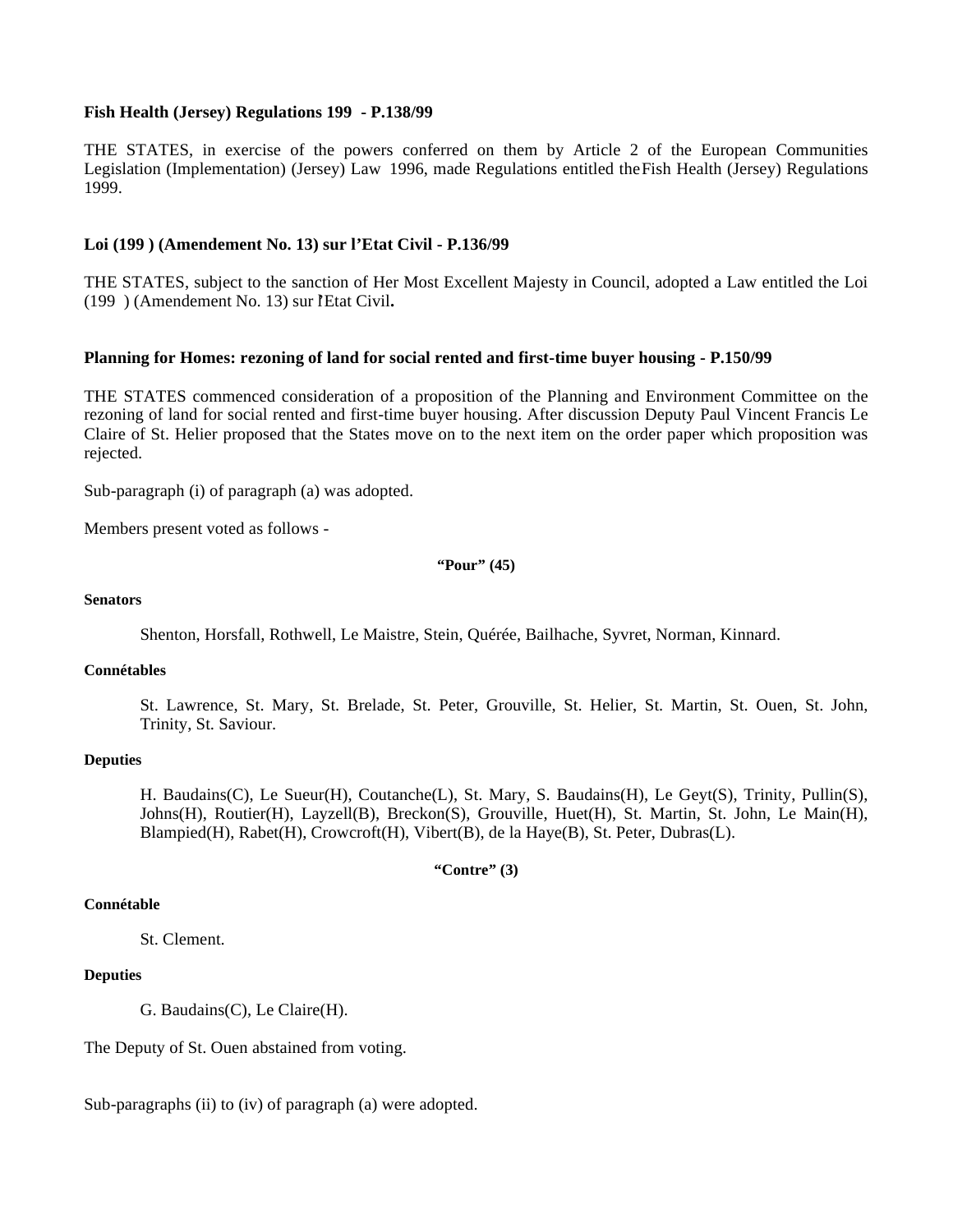Members present voted on sub-paragraph (iv) of paragraph (a) as follows -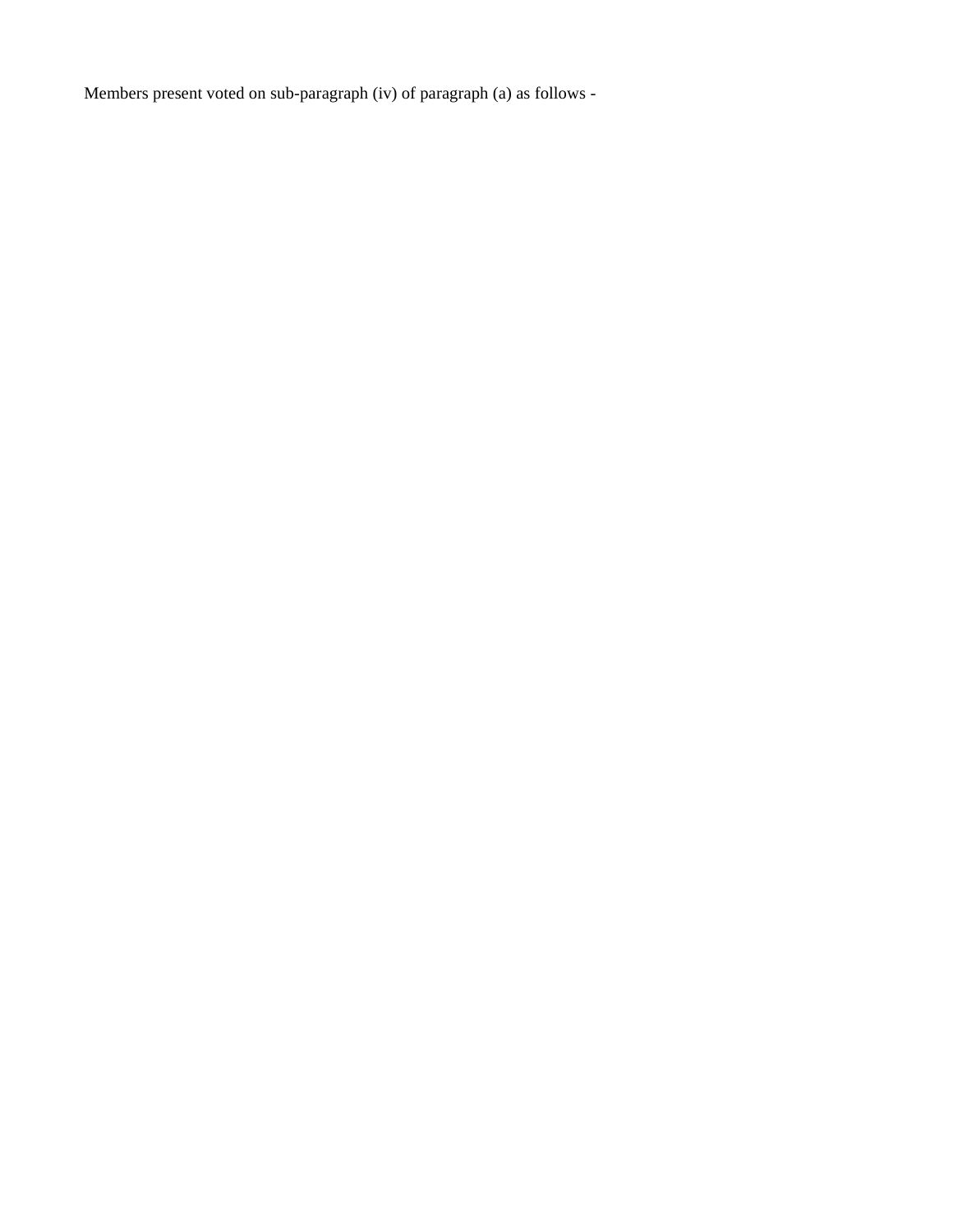## **"Pour" (32)**

# **Senators**

Shenton, Horsfall, Rothwell, Le Maistre, Quérée, Bailhache, Kinnard.

## **Connétables**

St. Lawrence, St. Mary, St. Brelade, St. Helier, St. Martin, St. Ouen, St. John, St. Saviour, St. Clement.

# **Deputies**

H. Baudains(C), Le Sueur(H), Coutanche(L), Trinity, Pullin(S), Routier(H), Layzell(B), Grouville, St. Martin, St. John, Le Main(H), Crowcroft(H), Vibert(B), St. Peter, Dubras(L), G. Baudains(C).

**"Contre" (7)**

# **Senator**

Syvret.

# **Connétable**

St. Peter.

## **Deputies**

Le Geyt(S), Johns(H), Huet(H), St. Ouen, Le Claire(H).

Sub-paragraph (v) of paragraph (a) was adopted.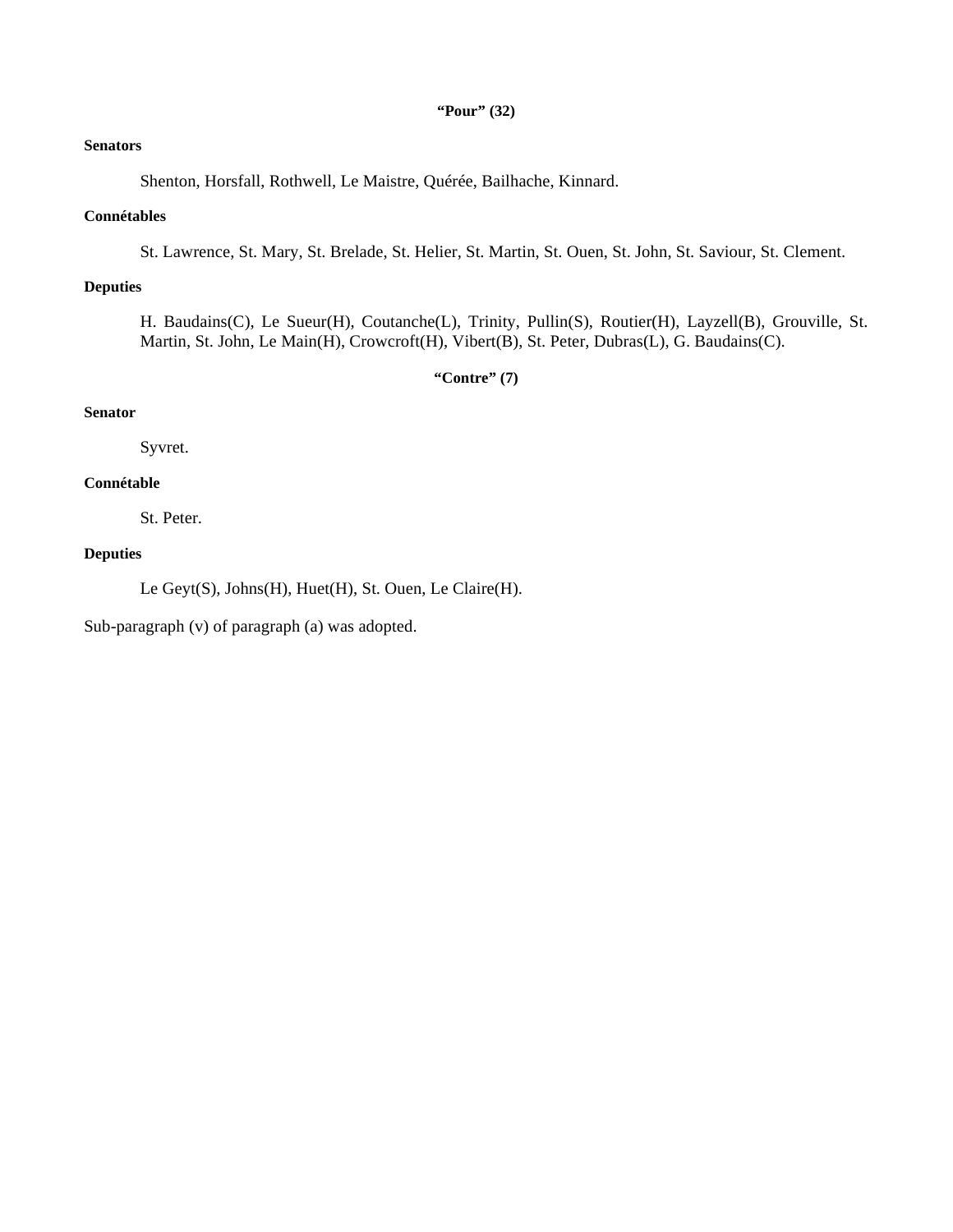Members present voted as follows -

### **"Pour" (38)**

### **Senators**

Shenton, Horsfall, Rothwell, Le Maistre, Quérée, Norman.

### **Connétables**

St. Lawrence, St. Mary, St. Brelade, St. Peter, Grouville, St. Helier, St. Martin, St. Ouen, St. John, Trinity, St. Saviour, St. Clement.

## **Deputies**

H. Baudains(C), Le Sueur(H), Coutanche(L), St. Mary, Trinity, Pullin(S), Johns(H), Routier(H), Layzell (B), Huet(H), St. Martin, St. John, Le Main(H), Rabet(H), Vibert(B), de la Haye(B), St. Peter, Dubras(L), St. Ouen, G. Baudains(C).

## **"Contre" (6)**

#### **Senators**

Bailhache, Syvret, Kinnard.

#### **Deputies**

Le Geyt(S), Crowcroft(H), Le Claire(H).

THE STATES rejected paragraph (b) of the proposition requesting them to rezone about 36.7 vergées of land at Fields 1218 and 1219, Mont a l'Abbé, St. Helier, as shown on Map No. 625/1, from the Green Zone to use for a mixed development of social rented and first-time buyer homes, self-catering tourist accommodation and community facilities (including educational uses, public open space and cemetery extensions).

Members present voted as follows -

## **"Pour" (16)**

## **Senators**

Shenton, Rothwell, Quérée, Norman, Kinnard.

## **Connétables**

St. Lawrence, St. John.

### **Deputies**

Coutanche(L), St. Mary, Trinity, Layzell(B), Breckon(S), St. John, Le Main(H), St. Peter, Dubras(L).

**"Contre" (28)**

# **Senators**

Le Maistre, Bailhache, Syvret.

### **Connétables**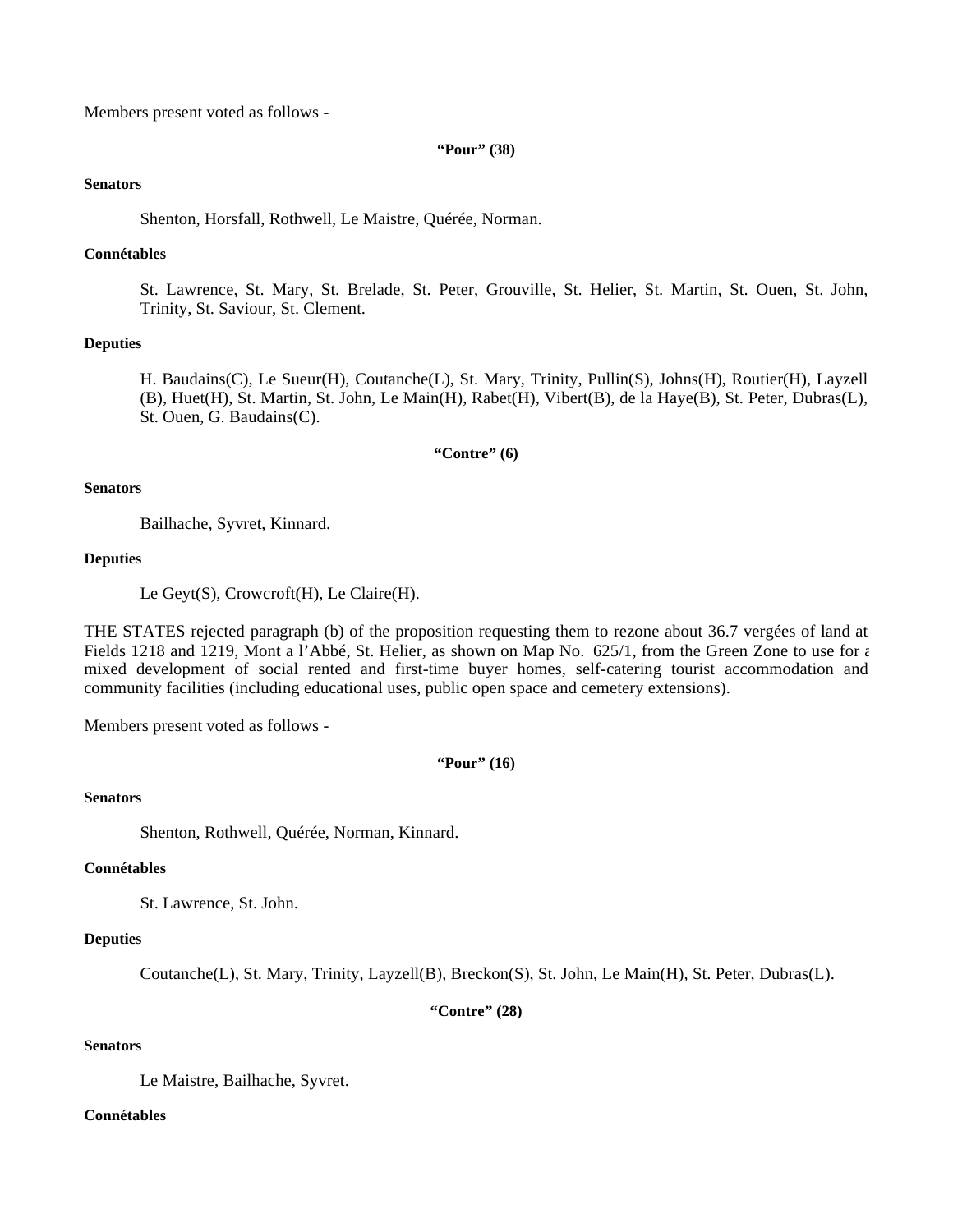St. Mary, St. Brelade, Grouville, St. Helier, St. Martin, St. Ouen, Trinity, St. Saviour, St. Clement.

# **Deputies**

H. Baudains(C), Le Sueur(H), S. Baudains(H), Le Geyt(S), Johns(H), Duhamel(S), Routier(H), Grouville, Huet(H), St. Martin, Rabet(H), Crowcroft(H), Vibert(B), de la Haye(B), St. Ouen, Le Claire(H).

Senator Pierre François Horsfall declared an interest and withdrew from the Chamber prior to consideration of paragraph (b).

Paragraphs (c) to (h) were adopted.

THE STATES, adopting paragraphs (a) and (c) to (h) of a proposition of the Planning and Environment Committee -

- (a) rezoned to use for social rented and/or first-time buyer homes and ancillary community facilities
	- (i) from the Agricultural Priority Zone about 5.2 vergées of land at Hodge Nurseries, St. Clement, including Field 94, two areas of ageing glasshouses on part of Fields 93 and 94 and the property known as 'L'Abri', La Grande Route de la Côte, St. Clement, as shown on Map No. 625/2;
	- (ii) from the Green Zone about 3.2 vergées of land at Bagot Manor Farm, St. Saviour, including a dilapidated glasshouse complex, Bagot Manor Road, St. Saviour, together with an area of land at the southern end of Field 812 required for access purposes, as shown on Map No. 625/3;
	- (iii) from the Agricultural Priority Zone about 8.1 vergées of land at Field 1078, comprising an old glasshouse nursery and the property known as 'Abilina', La Grande Route de St. Jean, Sion, St. John, as shown on Map No. 625/4;
	- (iv) from the Sensitive Landscape Area of the Agricultural Priority Zone about 2.7 vergées of land at Field 615, La Chasse Brunet, St. Saviour, as shown on Map No. 625/6;
	- (v) from the Sensitive Landscape Area of the Agricultural Priority Zone about 9.5 vergées of land at Fields 378 and 379, Bel Air Lane/Rue a la Dame, St. Saviour, as shown on Map No. 625/5;
- (c) agreed that in the event of a proven need, the Planning and Environment Committee, in consultation with appropriate Committees, should require a suitable portion of any land described in paragraph (a) where appropriate, to be used for accommodation and specialised facilities to meet the requirements of elderly and handicapped people;
- (d) in the event of proposals for the private development of any of the land described in paragraph (a) failing to satisfy the Planning and Environment Committee and Housing Committee within six months of the land being zoned, authorised the Planning and Environment Committee to negotiate with the owners for the purchase of the land at a fair and proper price to be agreed with the Finance and Economics Committee;
- (e) agreed that in the event of it not being possible to reach agreement on a fair and proper purchase price, the Planning and Environment Committee should be empowered, in exercise of the power conferred by Article 4 of the Island Planning (Jersey) Law, 1964, as amended, to acquire the land by compulsory purchase on behalf of the public in accordance with the provisions of the Compulsory Purchase of Land (Procedure) (Jersey) Law, 1961, as amended;
- (f) authorised the payment or discharge of the expenses to be incurred in connexion with the acquisition of the said land and all interest therein and of the payment of all legal expenses from the Housing Development Fund;